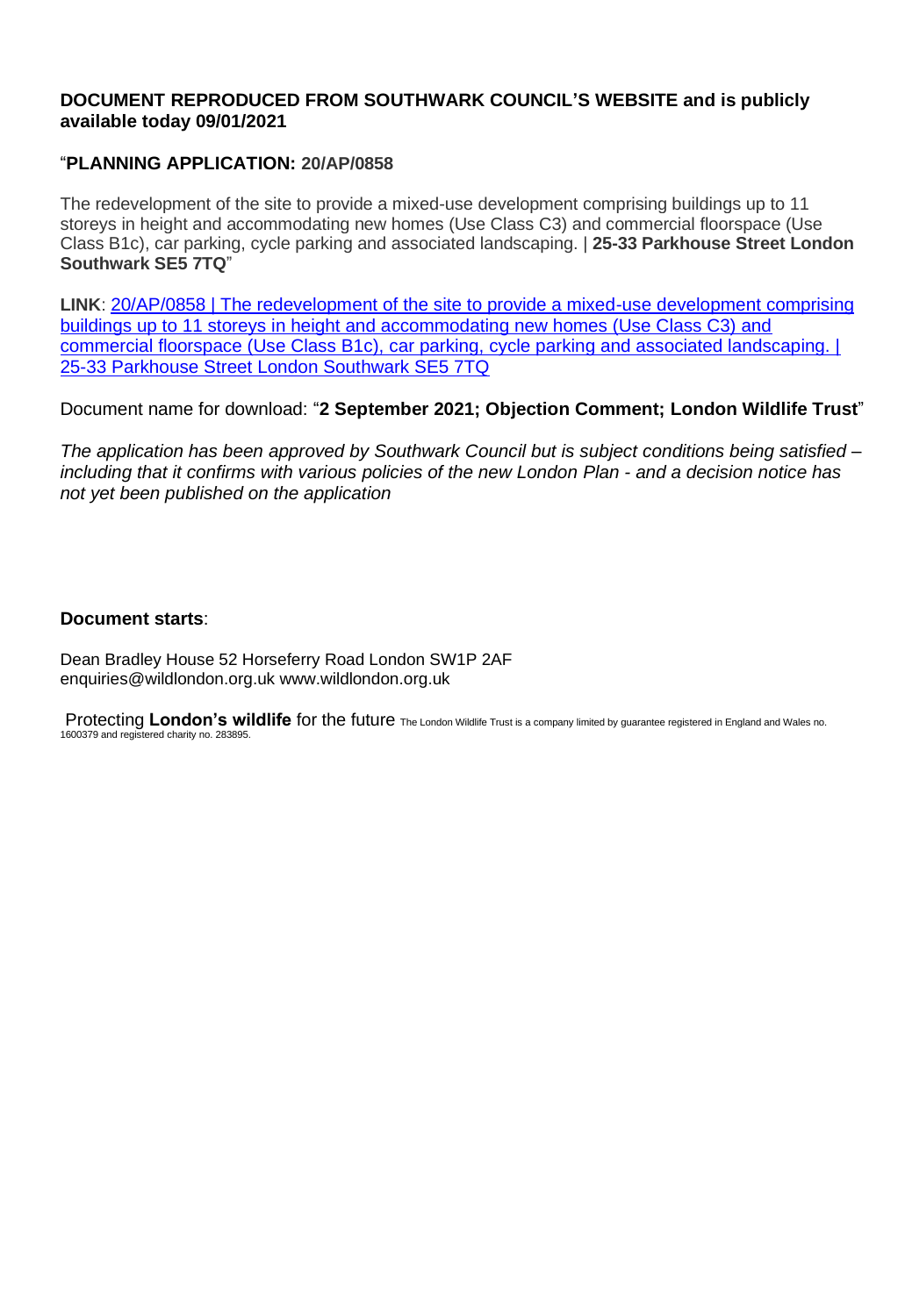# **25-33 PARKHOUSE STREET, SOUTHWARK SE5 7TQ PLANNING APPLICATION REF: 20/AP/0858**

*The redevelopment of the site to provide a mixed-use development comprising buildings up to 11 storeys in height and accommodating new homes (Use Class C3) and commercial floorspace (Use Class B1c), car parking, cycle parking and associated landscaping.*  London Wildlife Trust ('the Trust') has been made aware of this application. The Trust has a keen interest in development proposals that impact - directly or indirectly - upon the biodiversity present within a site and developments that also impact Sites of Importance for Nature Conservation (SINCs), as highlighted by our report *Spaces Wild*.<sup>1</sup>

1 http://www.wildlondon.org.uk/news/2015/10/20/spaces-wild-critical-importance-protecting-london%E2%80%99s-wild-spaces 2 CIEEM (2018): *'Guidelines for Ecological Impact Assessment in the UK and Ireland: Terrestrial, Freshwater, Coastal and Marine.'* Chartered Institute of Ecology and Environmental Management, Winchester.

The current ecological evidence for this application on the site is largely sufficient to determine the possible impacts but is in our opinion not considering fully the ecological considerations and impacts upon Burgess Park. We provide some comments below on more specific points on potential negative long-term habitat and species impacts and overall ecological viability of a neighbouring important ecological area within the Burgess Park SINC which may also have adverse impacts on its protected and/or priority species. Relevant national, London-wide and borough policies are referenced in Appendix 1

#### . **Ecology survey and report**

The '*Ecology Survey and Report by Waterman Group*' is predominantly a sound and comprehensive report regarding the ecology of the proposed development and the immediate neighbouring land within Burgess Park adjacent to the proposed development site to the north. However, the report fails to identify a geographical level of Important Ecological Features (IEF) less than County in table 1 although current industry guidelines2 identifies both local authority-wide areas and more local levels that should be considered. Given that Burgess Park is a Site of Borough Importance for Nature Conservation in Southwark, it is of authority-wide value. Indeed, it is by far the largest site of its value in the north-west quarter of the borough, and ecological improvements to it over the past 10 years are committed to enhancing its biodiversity value further. The area of the Park close to the application – once known as the New Church Road Nature Area - was the first part of the Park selected for its management for biodiversity, and its presence is partly down to successive measures to protect it from several attempts to develop it from the mid-1990s. Its absorption into the Park, following the refurbishment programme 2010-13, is a testimony to the recognition of its ecological value and the desire to extend its character into the broader parkland. Page 2 of 7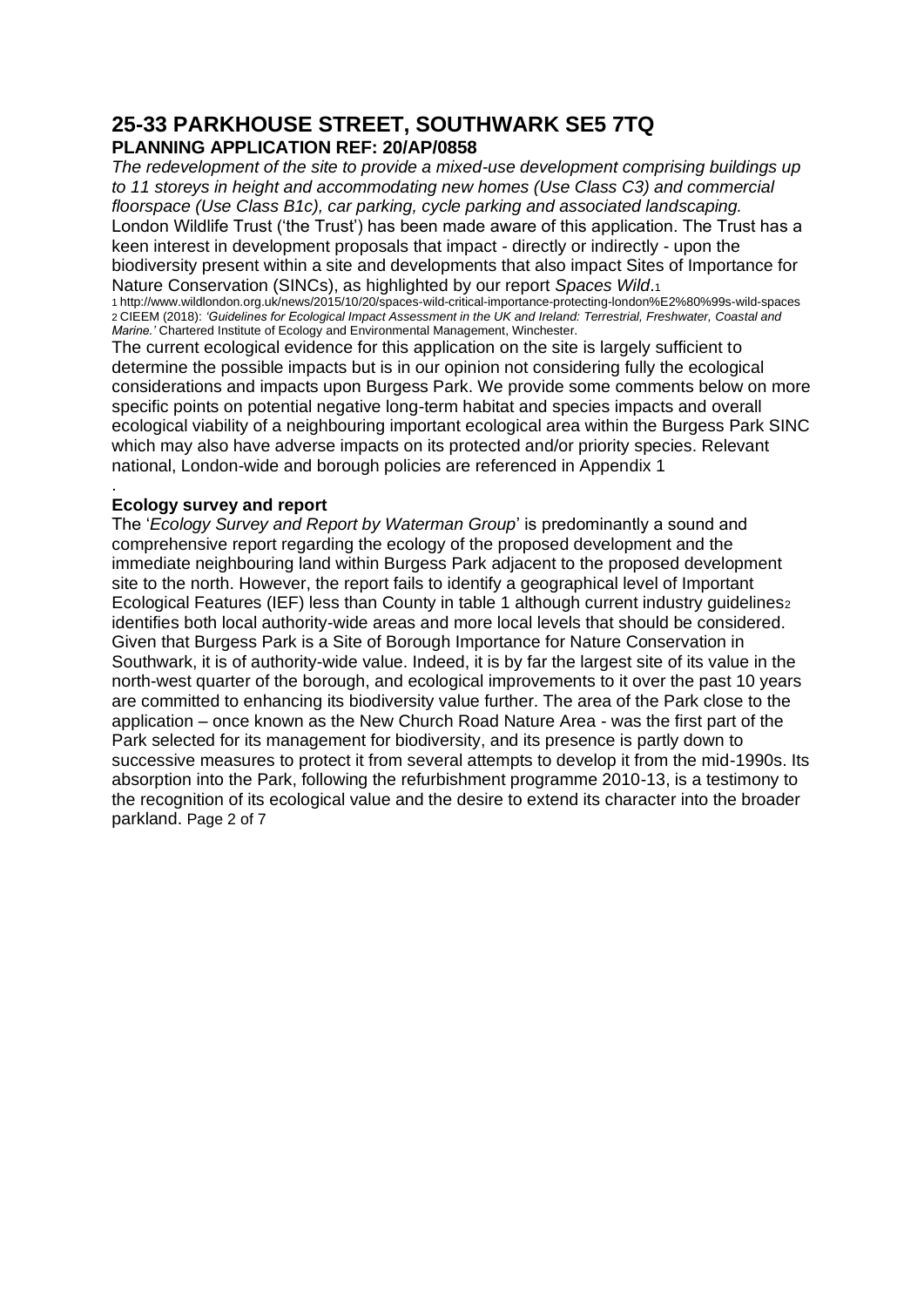This reflects the recognition of Burgess Park's potential biodiversity value for local people, by Southwark Council and many of the Park's users and stakeholders.

This detail and context are not captured in the report. As a consequence, the omission of accounting for this level of value it could be argued that the report's overall assessment is not considering the potential impacts upon the habitats, features, and species at a borough and neighbourhood scale. As such it dismisses Burgess Park's importance for nature by judging it on a London-wide scale only. However, we do recognise and welcome that the authors have identified the potential impacts on Burgess Park at a local category of importance in table 7 and considered local value with regards to scoping out ecological features in the assessment as identified in table 8. However, this does not seem to have been applied effectively to bats or birds.

#### *Bats*

The *Ecology Survey and Report* details the findings of a preliminary roost assessment and evening emergence survey undertaken within the proposed development site (finding some pipistrelle movements) and also lists the number (62 records of seven species) and proximity of species sightings (ranging from 710 to 9 metres) of bat records obtained through a data search. It should be noted that 5 of these species were identified within 300 metres of the proposed development site and that only 9 species of bat are recorded regularly in London and of these the serotine and Leisler's bats (both recorded within 500 metres of the proposed site) are uncommon, possibly even rare.

It seems surprising then that bats (commuting and foraging) as an ecological feature was scoped out of the assessment based on that no foraging or commuting features were present on site (not actually true from the authors' own findings) and that the indirect impacts were considered unlikely to be significant to the local bat population despite there being no justification of why this was considered unlikely to have any impact other than that the proposed site was identified to have been floodlit during the surveys.

We argue that consideration a building's height impacts on bat foraging and also lighting impacts from higher altitudes (from within residential properties) are critically important in this context. However, they have not been considered and therefore in our opinion the impacts on bat commuting and foraging populations should not have been adequately scoped out or assessed (see appendices London Plan (2021) bold note relating to section 3.9.10). *Birds* 

Similarly, birds have been scoped out of the assessment based on bird assemblages likely to be limited to common species only and of insufficient size and diversity to be of ecological value. However, the data search identified several species of regional or local value including house sparrow, starling, and song thrush (London priority species that have all suffered significant declines across the region). We argue that the value of these species locally has not been considered effectively and that the impacts of lighting (see below) on these species has not been properly addressed either.

#### **Lighting impacts**

The *Lighting Assessment* report produced by MLM consulting engineers adequately accounts for lighting impacts from lighting within the development upon the public realm of the development. However, it critically does not address the potential impacts of lighting on biodiversity from that within the residential units and that specifically which would overlook the trees of the Burgess Park ecological area and thus potentially impact on bat foraging around the tree canopy and the potential usage of these trees as breeding opportunities for birds of which lighting in known to impact, as well as other nocturnal species (e.g., moth pollinators). Page 3 of 7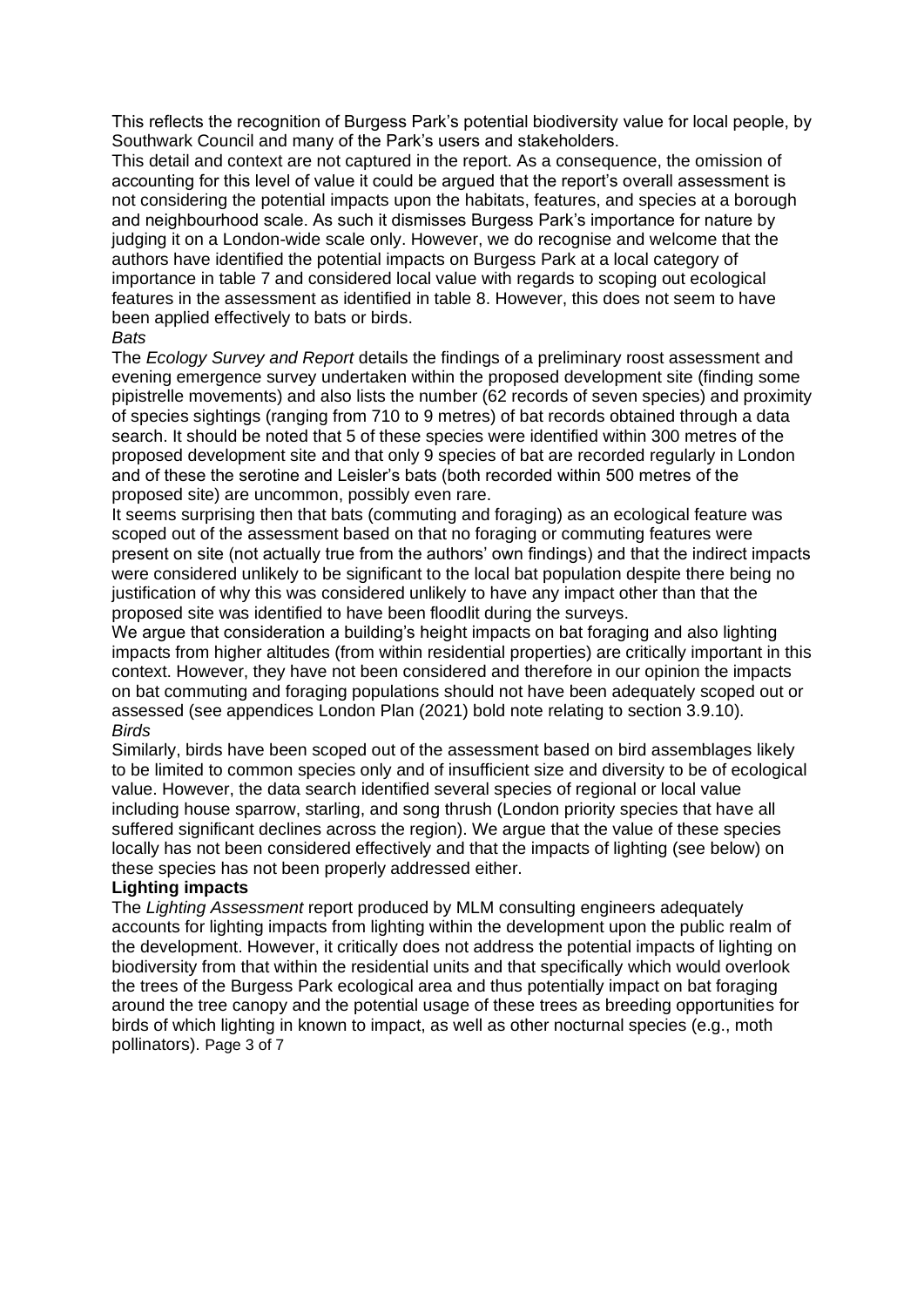#### **Overshadowing**

The *Daylight & Sunlight (Impacts on Neighbouring Properties)* report from GIA Chartered surveyors clearly identifies that the considerations for concluding that the overshadowing effects on Burgess Park are of considered acceptable are based on the impacts upon the whole park as they fit within current BRE guidelines3. The *Ecology Survey and Report*  accepts these findings with minimal scrutiny, and we argue that the impacts of shading upon the ecological area immediately to the north of the proposed development site are not insignificant and may have considerable long-term effects. This is especially true when considering cumulative effects from other proposed development along Parkhouse Street. <sup>3</sup>'*Site Layout Planning for Daylight and Sunlight — A Guide to Good Practice* (2011) Building Research Establishment 4 https://www.sciencedirect.com/science/article/abs/pii/S0304380020302490?dgcid=rss\_sd\_all

However, there is growing concern that the current guidelines may not be sufficient to cover areas of biodiversity value and may only be sufficient for amenity usage i.e., lawns and other ornamental garden features. Research on the impacts of tall buildings on biodiversity assets are limited although there is some evidence that the ecological functionality and the ecological services it provides are reduced considerably with increasing building height.<sup>4</sup> The results from the GIA report show that on March 21st the BRE Test identifies 92% of the ecological area in question to receive greater than 2 hours sunlight. However, it can be argued that plant growth and seed germination of many plants starts much earlier than  $21_{st}$ March and sunlight and thus warmth reaching the ground over the months of January and February starts these processes. This is particularly relevant to woodland species which require more sunlight during the early months before canopy cover starts to occur and typically are in flower and at near full growth in early April. Given this information and looking at the January 21 $_{st}$  and February 21 $_{st}$  cumulative scenarios, considerably more area of the ecological area within Burgess Park have less than 2 hours of sun exposure with an estimated less than 50% of the area receiving less than 3 hours of sunlight exposure during these two critical months.

The impacts of this can be surmised as reducing plant growth and germination of these species until later in the season when they are likely to receive less light due to natural tree canopy cover and thus having a probable negative long-term impact on their ecological survival under these conditions, reducing overall biodiversity value of the area in question and functionality of the area's woodland ecology.

#### **Conclusion**

In our opinion this application and especially when combined with cumulative impacts from neighbouring developments as currently proposed will result in long-term net biodiversity loss within the Burgess Park Site of Importance for Nature Conservation (particularly on an area of key importance ecologically within that SINC) and potentially adversely impact upon several protected and priority species. In addition, the development application does not:

• • provide evidence that significant harm has been avoided (for example, seeking alternative sites, reducing size, distance from park boundary etc);

• • set out any mitigation and/or compensation measures to address these long-term biodiversity impacts.

The Trust does not believe the applicant has provided sufficient information for the Council to determine the application and ensure that the site's biodiversity – as well as the potential cumulative impacts on neighbouring sites – is protected and/or sufficiently mitigated or compensated for. Consequently, we cannot envisage how such a development of this nature could be undertaken in, without causing a level of irrecoverable loss to the neighbouring habitat and the species it supports. Page 4 of 7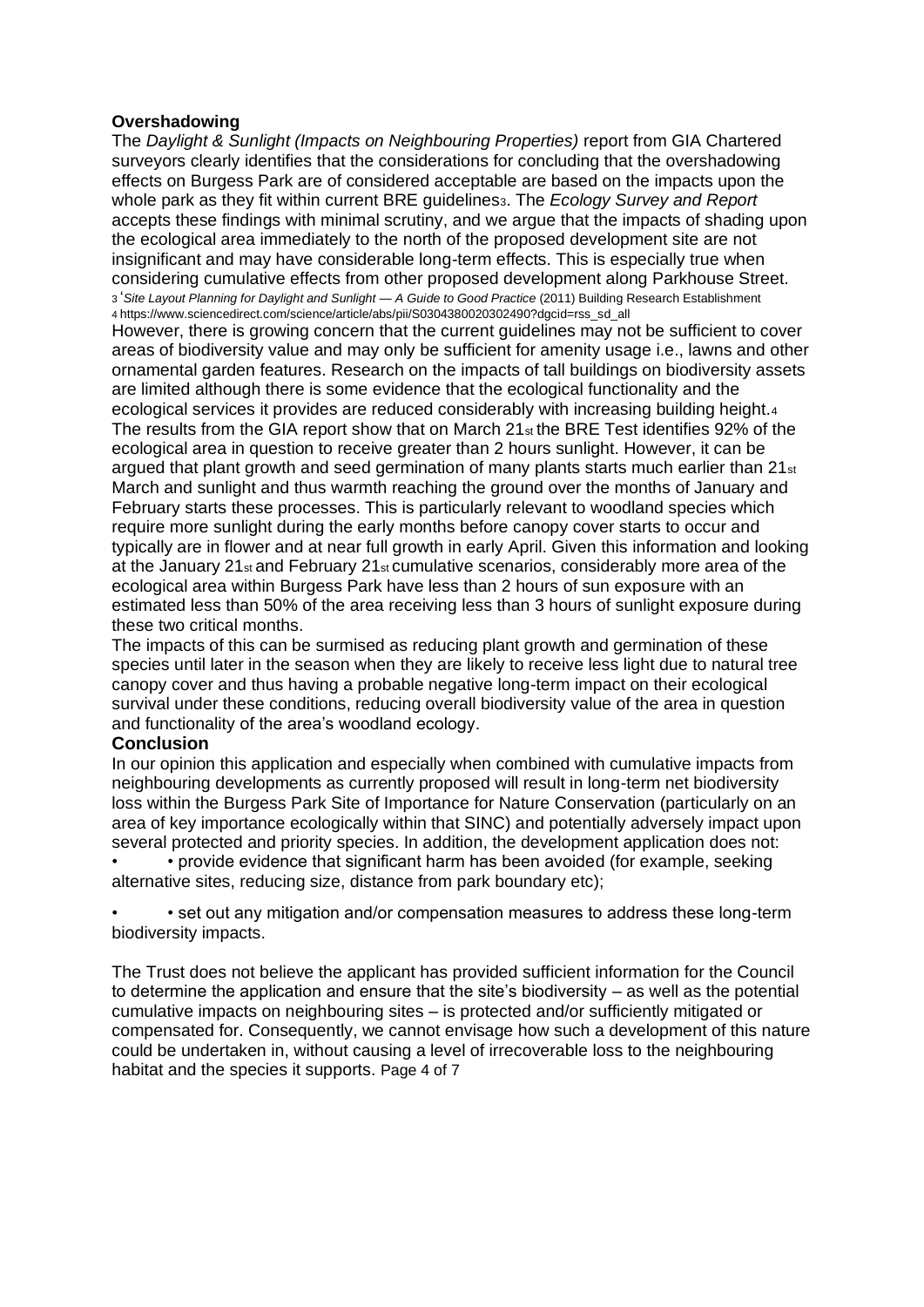As a result, we strongly **object** to the application and urge the Council to uphold local and regional policies to ensure that the nature conservation interests of Burgess Park are protected. The Council should **refuse** planning permission.

If Southwark Council were minded to grant this permission without careful consideration on ongoing potential cumulative impacts there is a risk of a breach of the Wildlife & Countryside Act 1981 (as amended) and Natural Environment & Rural Communities (NERC) Act 2006 (as amended). Additional work on accurately quantifying the developments impacts upon the current biodiversity interest are required so to inform the measures required to ensure that on-site and off-site mitigation and/or compensation delivers no net-loss for biodiversity. If you wish for clarification on any of the above points, please do not hesitate to contact me.

Yours sincerely, Senior Ecologist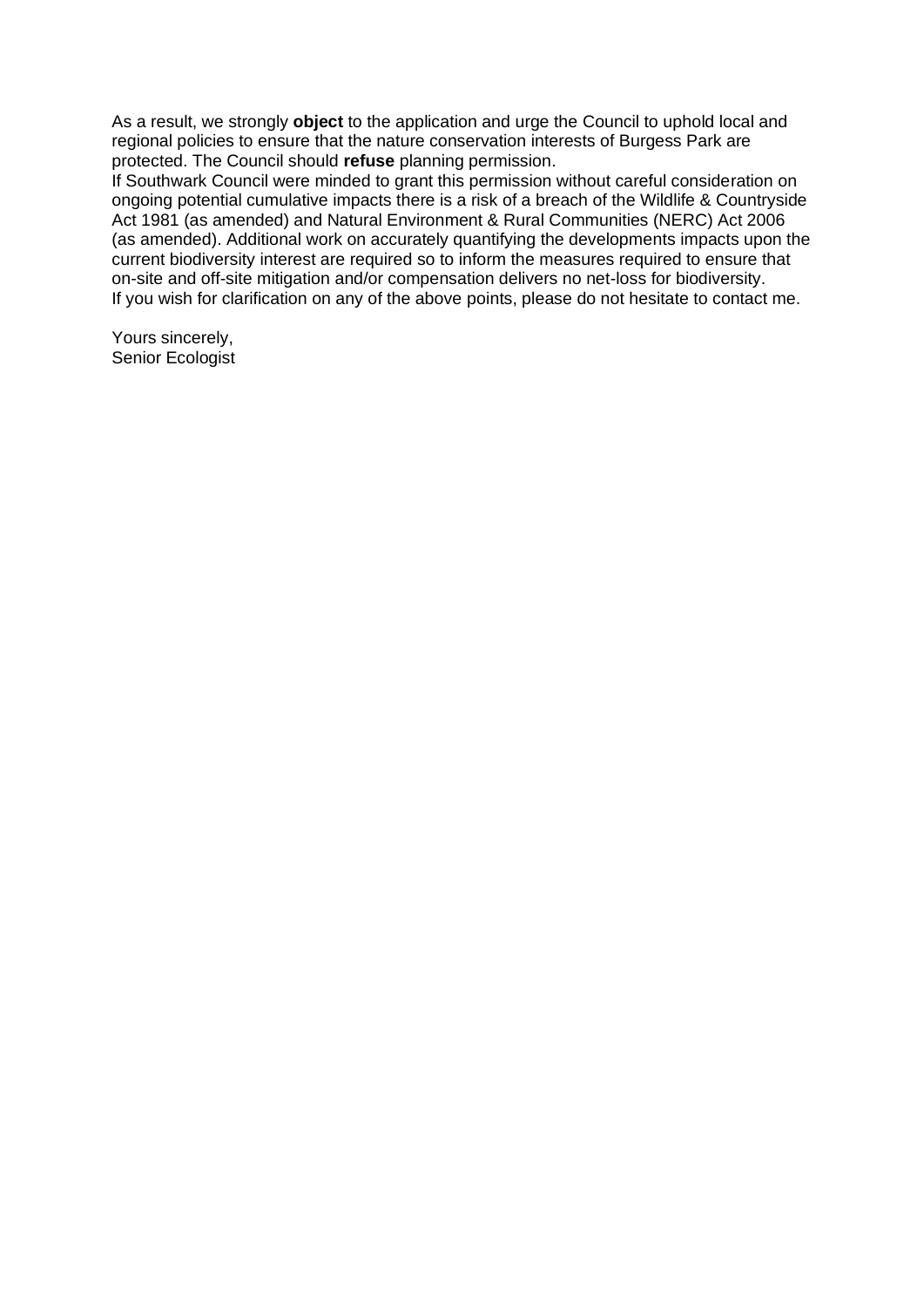# **Appendix 1: Relevant policy context**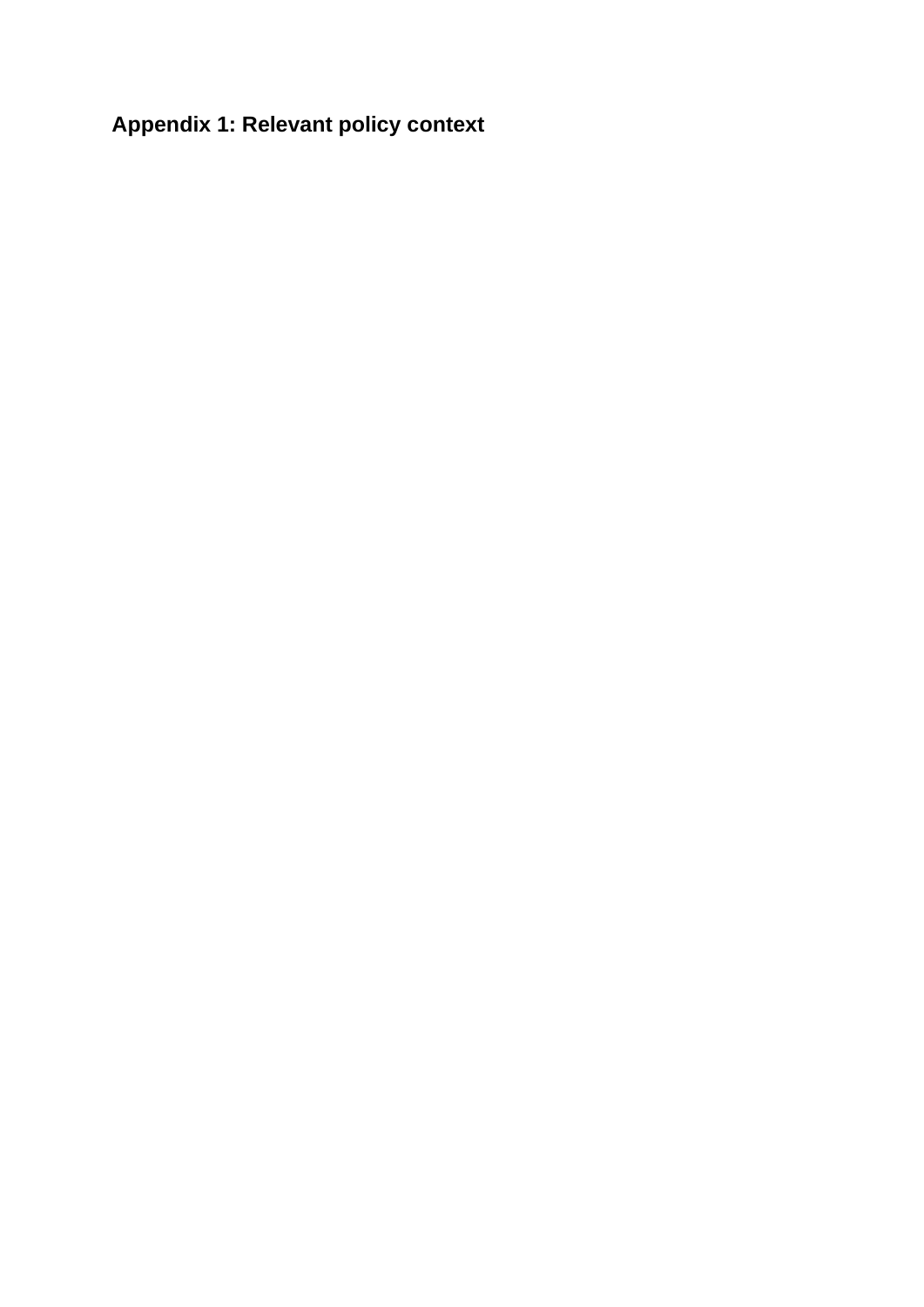The application is pertinent to a number of policies (our emphasis is added). *National Planning Policy Framework (2019)* 

Paragraph 175 (selected bullet):

*'When determining planning applications, local planning authorities should apply the following principles:* 

• *a) if significant harm to biodiversity resulting from a development cannot be avoided (through locating on an alternative site with less harmful impacts), adequately mitigated, or, as a last resort, compensated for, then planning permission should be refused'* 

#### Paragraph 180 (selected bullet)

*'Planning policies and decisions should also ensure that new development is appropriate for its location taking into account the likely effects (including cumulative effects) of pollution on health, living conditions and the natural environment, as well as the potential sensitivity of the site or the wider area to impacts that could arise from the development. In doing so they should:* 

*c) limit the impact of light pollution from artificial light on local amenity, intrinsically dark landscapes and nature conservation*.'

### *The London Plan (2021)*

Policy D8 Public Realm (selected bullets):

*'Development Plans and development proposals should:* 

*B ensure the public realm is well-designed, safe, accessible, inclusive, attractive, wellconnected, related to the local and historic context, and easy to understand, service and maintain. Landscape treatment, planting, street furniture and surface materials should be of good quality, fit-for-purpose, durable and sustainable. Lighting, including for advertisements, should be carefully considered and well-designed in order to minimise intrusive lighting infrastructure and reduce light pollution.* 

Policy D9 Tall buildings (selected bullets)

*'Development proposals should address the following impacts:* 

*1) visual impacts* 

• *a) the views of buildings from different distances:* 

*iii immediate views from the surrounding streets – attention should be paid to the base of the building. It should have a direct relationship with the street, maintaining the pedestrian scale, character and vitality of the street. Where the edges of the site are adjacent to buildings of significantly lower height or parks and other open spaces there should be an appropriate transition in scale between the tall building and its surrounding context to protect amenity or privacy.* Page 6 of 7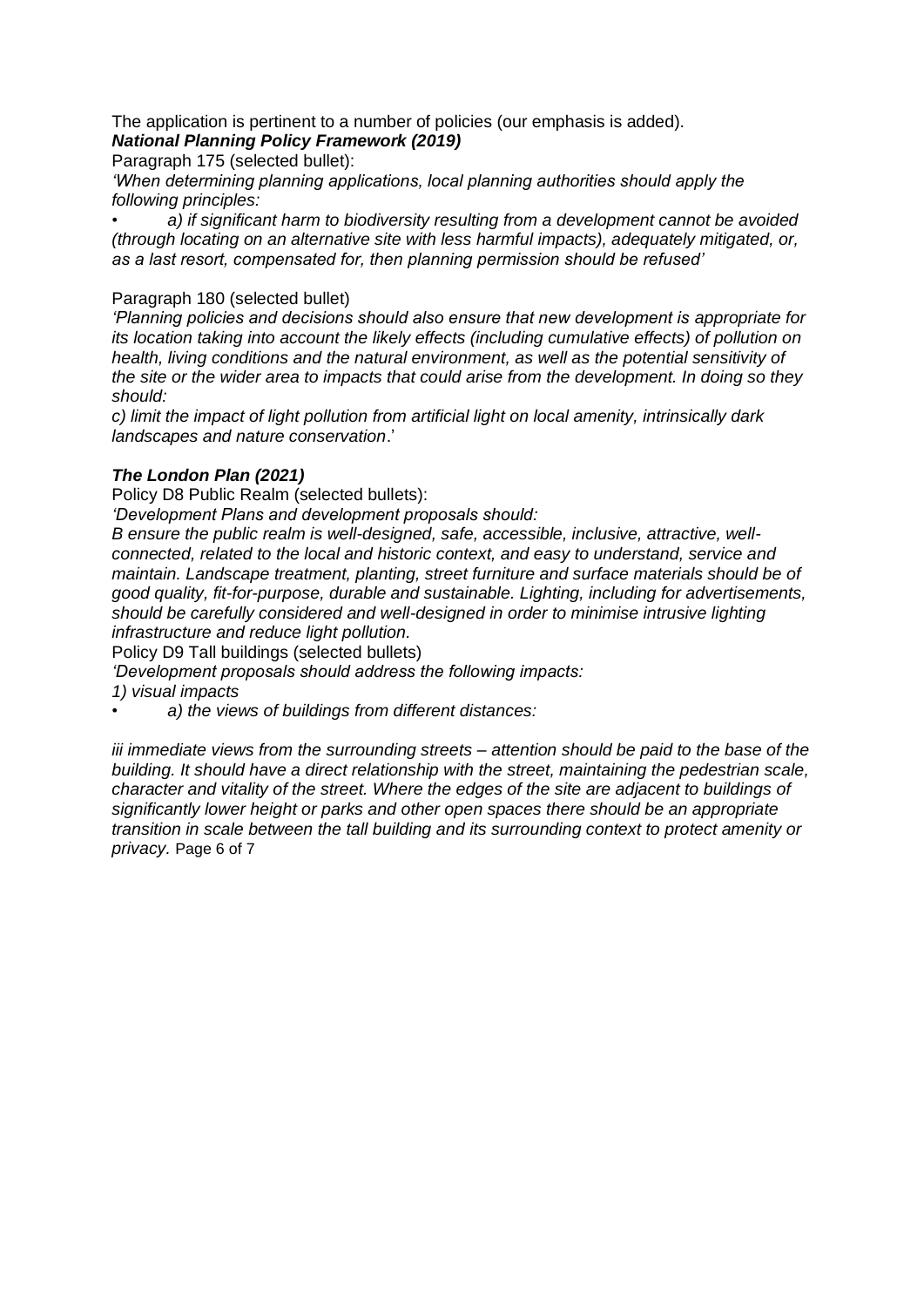*d) proposals should take account of, and avoid harm to, the significance of London's heritage assets and their settings. Proposals resulting in harm will require clear and convincing justification, demonstrating that alternatives have been explored and that there are clear public benefits that outweigh that harm. The buildings should positively contribute to the character of the area.* 

*h) buildings should be designed to minimise light pollution from internal and external lighting 3) environmental impact* 

*a) wind, daylight, sunlight penetration and temperature conditions around the building(s) and neighbourhood must be carefully considered and not compromise comfort and the enjoyment of open spaces, including water spaces, around the building 4) cumulative impacts* 

*a) the cumulative visual, functional and environmental impacts of proposed, consented and planned tall buildings in an area must be considered when assessing tall building proposals and when developing plans for an area. Mitigation measures should be identified and designed into the building as integral features from the outset to avoid retro-fitting.'*  In addition, under paragraph 3.9.10 it states that:

*'The list of impacts of tall buildings in Policy D9 Tall buildings is not exhaustive and other impacts may need to be taken into consideration. For example, the impact of new tall buildings in proximity to waterbodies supporting notable bird species upon the birds' flight lines may need to be considered*.'

#### **[this example point is in our opinion relevant on site to foraging bats]**

Policy G6 Biodiversity and access to nature (selected bullets)

*'Sites of Importance for Nature Conservation (SINCs) should be protected.* 

*C Where harm to a SINC is unavoidable, and where the benefits of the development proposal clearly outweigh the impacts on biodiversity, the following mitigation hierarchy should be applied to minimise development impacts:* 

*1) avoid damaging the significant ecological features of the site* 

*2) minimise the overall spatial impact and mitigate it by improving the quality or management of the rest of the site* 

*3) deliver off-site compensation of better biodiversity value.* 

*D Development proposals should manage impacts on biodiversity and aim to secure net biodiversity gain. This should be informed by the best available ecological information and addressed from the start of the development process.'* 

And states in section 8.6.2 that: Page 7 of 7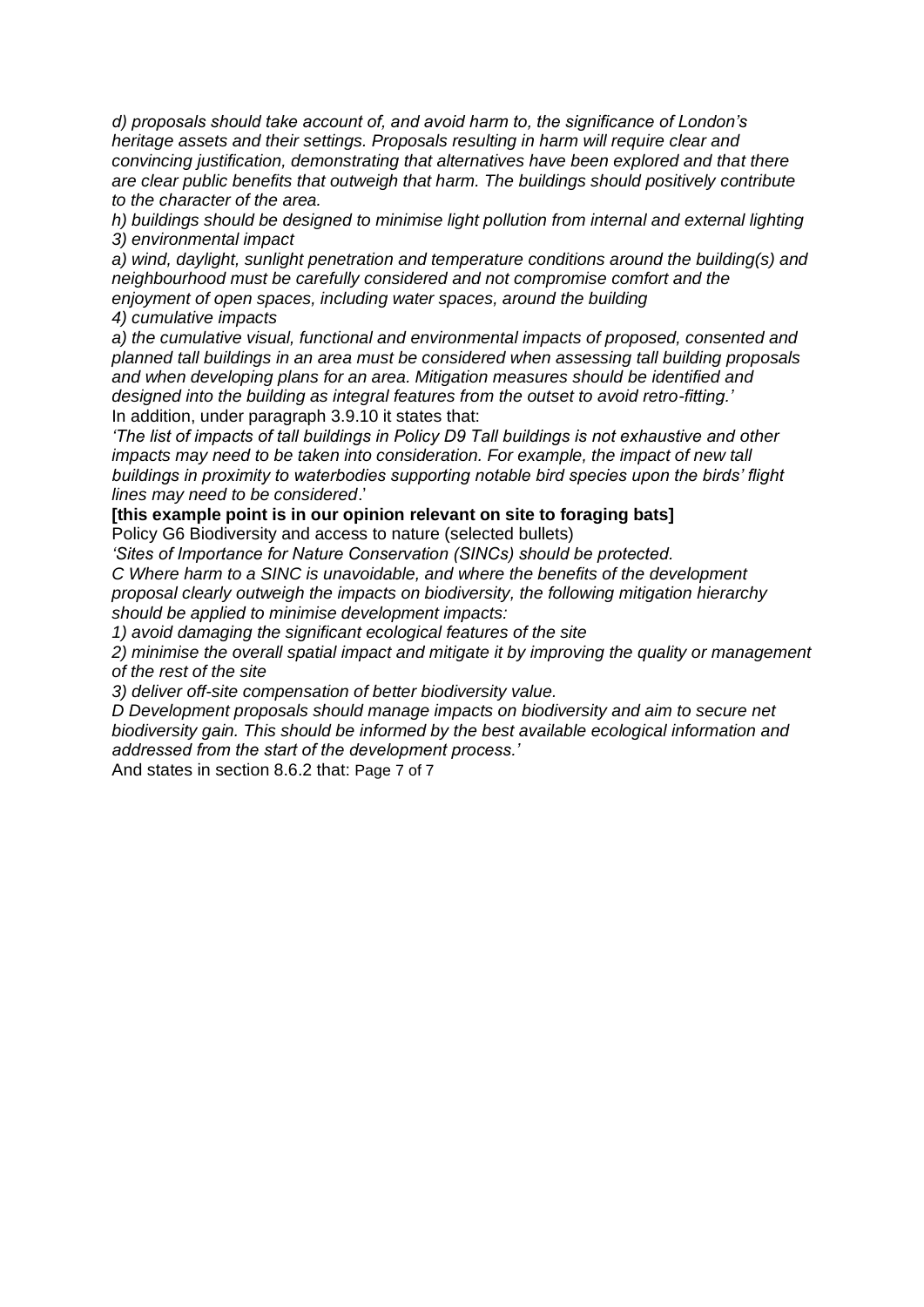*'The level of protection afforded to SINCS should be commensurate with their status and the contribution they make to wider ecological networks.'* 

And in section 8.6.5 that:

*'Development proposals that are adjacent to or near SINCs or green corridors should consider the potential impact of indirect effects to the site, such as noise, shading or lighting.' Southwark Plan (2007) relevant saved documents* 

Policy 3.28 – Biodiversity

*'Developments will not be permitted which would damage the nature conservation value of Sites of Importance for Nature Conservation (SINCs) and Local Nature Reserves (LNRs) and/or damage habitats, populations of protected species or priority habitats/species identified in the United Kingdom, London or the Southwark Biodiversity Action Plan. Where, exceptionally, such developments are permitted, the Council will seek mitigation and/or compensation for the damage to biodiversity.'* 

#### *Southwark Core Strategy (2011)*

Strategic Policy 11 – Open spaces and wildlife (selected bullets)

Southwark council's approach is to:

'protect and improve habitats for a variety of wildlife.'

And they will do this by:

*'1. Continuing to protect important open spaces from inappropriate development. These will include parks, allotments, sports grounds, green chains, sites of importance for nature conservation (SINCs) and cemeteries. Large spaces of importance to all of London will be protected (Metropolitan Open Land) as well as smaller spaces of more borough-wide and local importance (Borough Open Land and Other Open Spaces).* 

*6. Requiring new development to avoid harming*